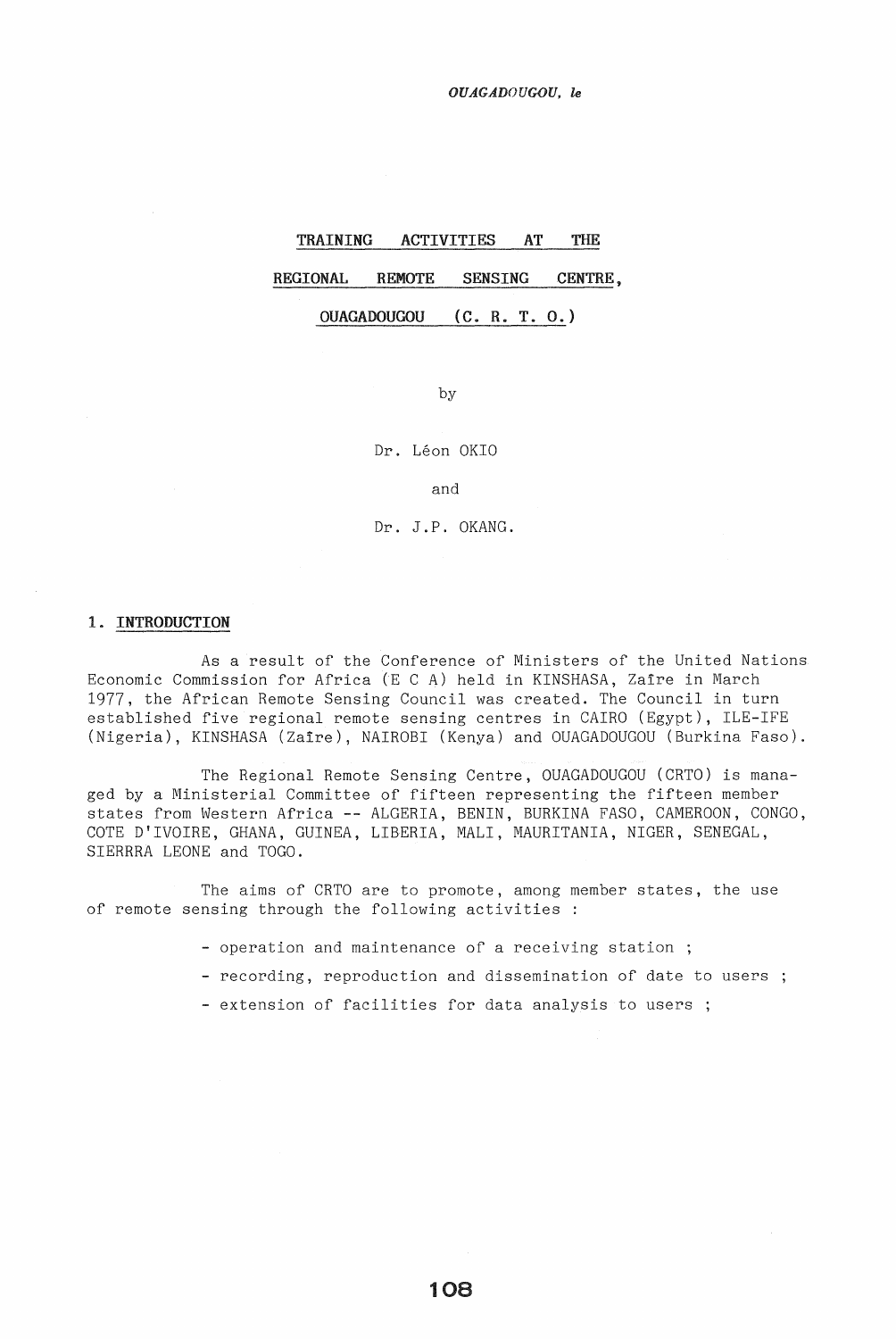- development of a programme for training and assistance to users.

The training programmes at CRTO, begun in 1978, are designed to educate and train scientists, engineers and technicians to be able to deal with the problems of preservation, conservation and utilization of renewable and non-renewable resources using remote sensing techniques which permit rapid and efficient methods of data acquisition and analysis by researchers and resource managers.

Field trips form a regular and important part of the training programmes, and are designed to emphasize the importance of ground truthing in remote sensing. Burkina Faso, with its varied terrain conditions, provides excellent facilities for the study of erosion, desertification, deforestation, geology, drought, water resources, agriculture, etc.

CRTO keeps close contact with its former trainees and organises, when necessary, appropriate refresher courses to update their knowledge.

## **2. TRAINING PROGRAMMES**

## 2.1 - Target Groups

CRTO provides education and training in remote sensing applications to take care of a wide range of requirements for different categories of personnel and at different levels.

The target groups are :

- decision markers and planners ;
- engineers or professionals who are reponsible for operationel tasks in remote sensing applications in their establishments
- technologists and higher technicians who carry out remote sensing tasks under supervision of the engineer ;
- teachers and research workers.

Thus, programmes have been separated into appropriate modes, namely: sensitization, regular, specialised and refresher courses, workshops, seminars, projects and conferences. All courses are available in both English and French.

## 2.2 - Curricula and Syllabi

2.2.1 - Sensitization Course

Objective : To present to decision makers achievement and potentialities of remote sensing techniques in national development, by lectures, demonstrations and discussions.

Duration : Two weeks.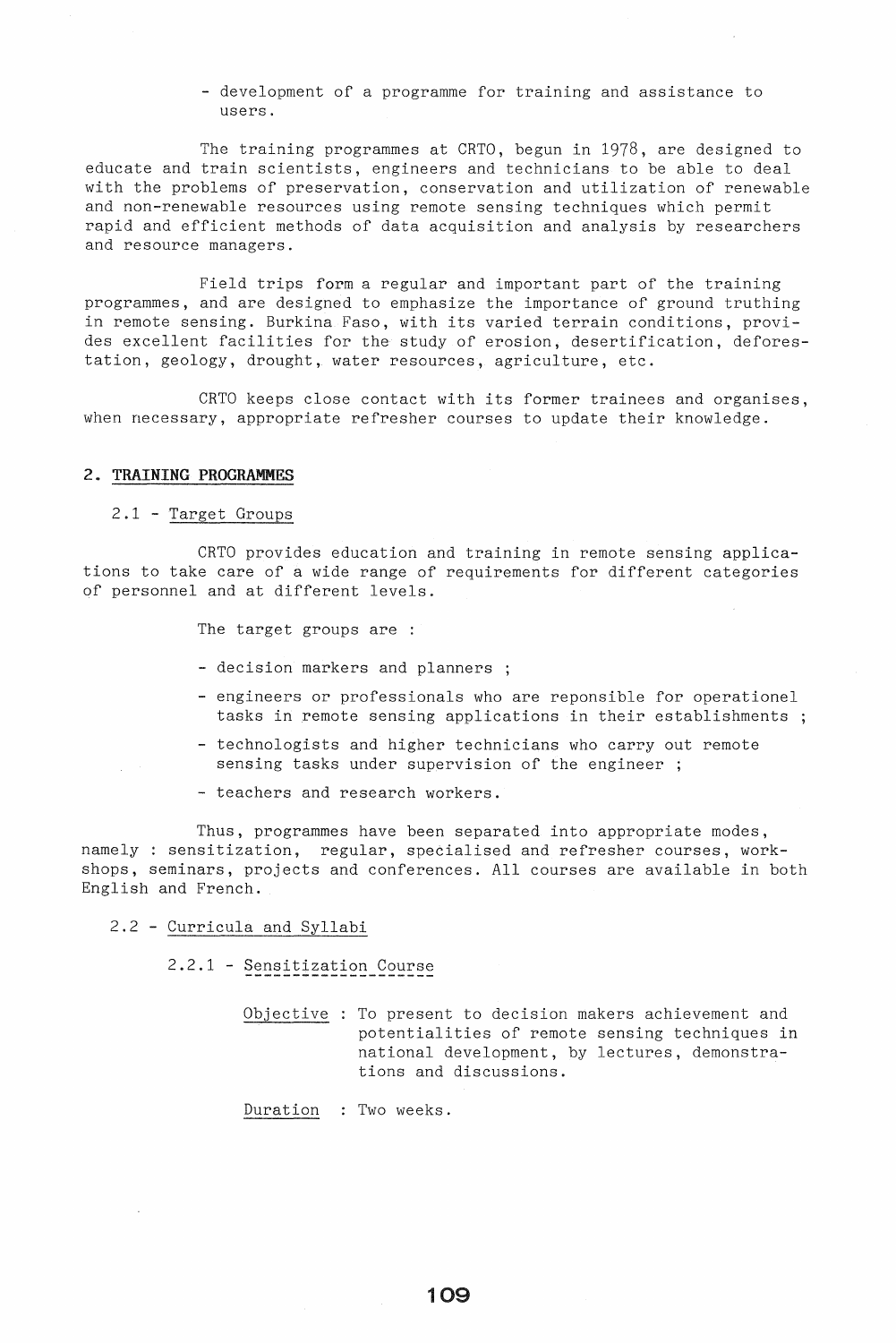```
Syllabus :
```
First Week : Orientation and introduction to CRTO ; Fundamentals of remote sensing -- image formation, satellite systems, principles of airphotograph and satellite image interpretation, principles of digital image processing, acquisition of aerial photographs and satellite images.

Second Week : Introduction of remote sensing applications in various disciplines **--** agriculture, geology, hydrology, rangeland management, human settlements, etc. Discussion of specific problems pertaining to remote sensing activities at the national level : advantages, limitations, financial and legal implications.

# 2.2.2 - The Regular Remote Sensing Course

Objective : This standard course is aimed at preparing the participant to understand the basic principles of remote sensing technology, and to be able to apply them in his field of specialization.

# Duration : Nine months (October to June). The course is divided into three main parts :

- 1. Principles of remote sensing (4 months)
- 2. Remote sensing applications ( $1\frac{1}{2}$  months) ;
- 3. Individual projects and writing of reports  $(3, \frac{1}{2}$  months).

Entry Qualification : Participants must be graduates in any one of the fields of application of remote sensing.

## Syllabus :

## Part 1 : Principles of Remote Sensing

Theory and practice (28 hours per week) in the following topics: History of remote sensing, fundamentals of remote sensing, elements of photographic systems, elements of aerial photo interpretation, photogrammetry, radiometric characteristics of aerial photographs, aerial thermography, multispectral scanners and pattern recognition, microwave remote sensing, spaceborne remote sensing, ground truthing.

# Part 2 : Remote Sensing Applications

The applications programme which includes a two week course each in Remote Sensing Management and Digital Image Processing, stresses the application of remote sensing techniques in the fields of agronomy, cartography, forestry, geology, hydrology, etc.

110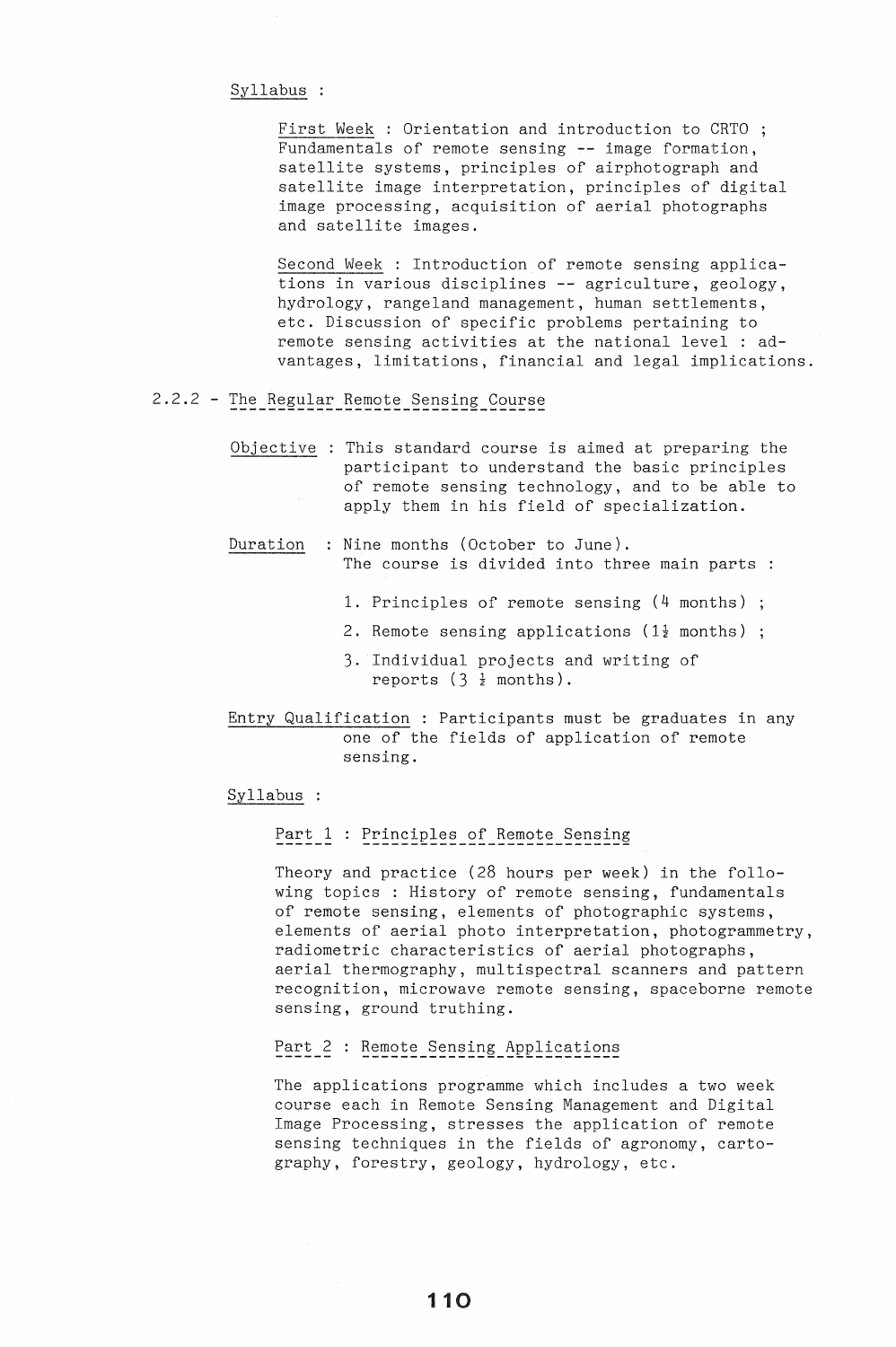# Part 3 : Individual Project

Participants work on projects in their own fields of specialisation under the supervision of experts. They must submit an acceptable project report.

2.2.3 - Specialized Courses

These courses are specialized either in one technique of remote sensing (photography, photo interpretation, digital image processing, etc) or in one special application of remote sensing (agricultural statistics, water resources managements, rangeland inventories, census cartography, human settlements, etc.).

Duration: One month to five months.

Entry Qualification : The minimum entry qualification for the course depends on the course being offered, and may be at the technician or engineer's level.

# 2.2.4 - Research and Study Courses

High level scientists working in any field of remote sensing applications can find at CRTO technical and material aids appropriate to their research or study course.

Duration : Depends on the background and progress of the student.

# 2.2.5 - Refresher Courses

Objective : To develop exchange of information between CRTO and its former trainees. For participants, the aim is to update their knowledge of remote sensing techniques, methodologies and available products of remote sensing. For CRTO, the aim is to continually reevaluate the needs of users.

Duration : Eight weeks.

2.2.6 - Outreach Seminars

CRTO has initiated an oureach programme in the subregion to inform both member and non member-states of the role and importance of remote sensing as a management tool and to advertise the services offered by the Centre.

Duration : One week.

## 2.2.7 - Workshops

CRTO's experts offer special practically oriented courses either at CRTO or, by special request, at clients'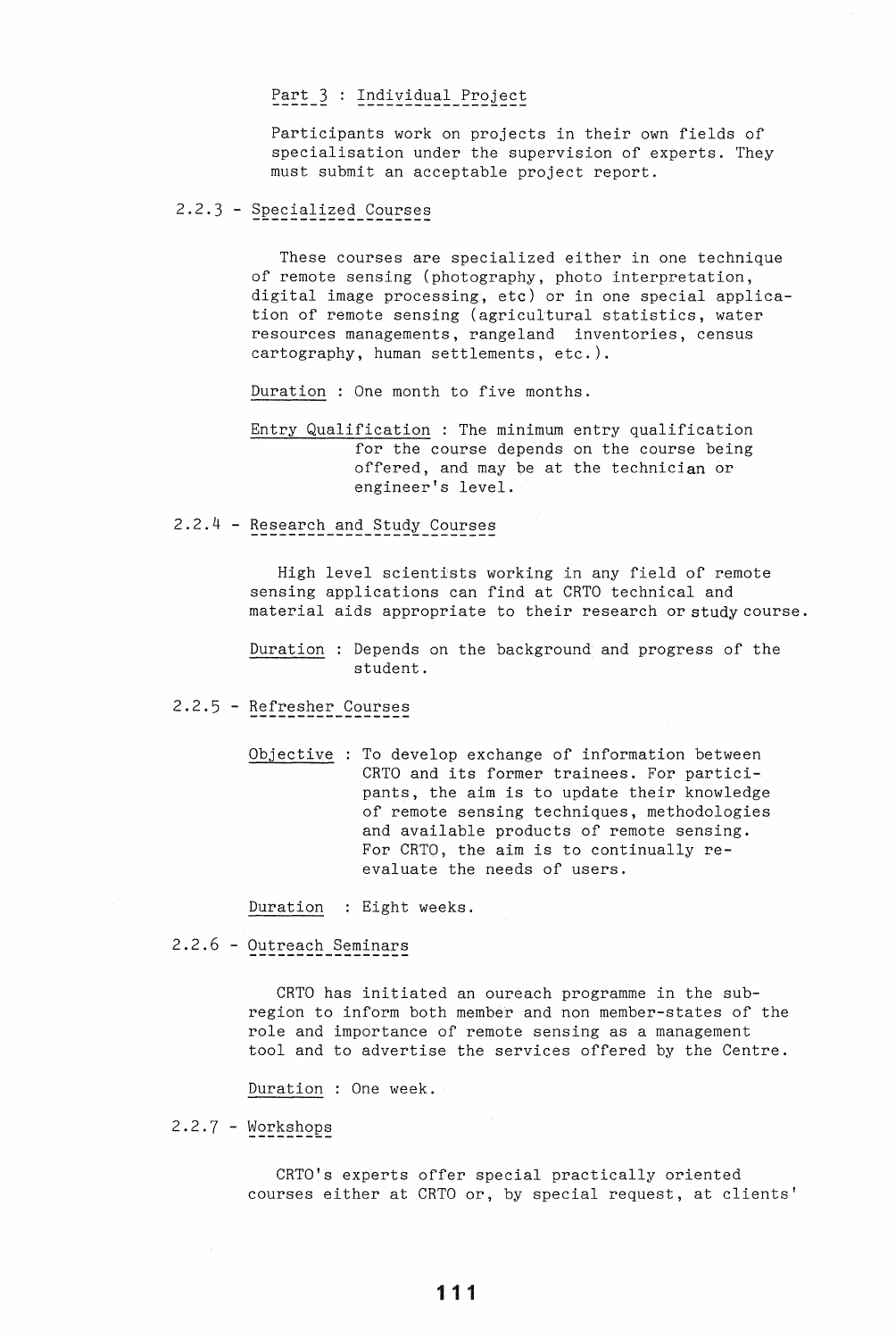offices for a small group of participants in specific fields of remote sensing application.

Duration: Two to six weeks.

# 2.3 - Trainee Enrolment - 1987

Enrolment at CRTO is generally low due partly to inadequate facilities and partly to few applications. Enrolment for courses offered in 1987 are as follows :  $\mathcal{L}$ 

| XXIII Regular Course (Francophone                           | 15  |
|-------------------------------------------------------------|-----|
| II Specialised Course in Resources Management (Francophone) | 5.  |
| XXIV Regular Course (Anglophone)                            | 5.  |
| I Sensitizing Course (Francophone)                          |     |
| XXV Regular Course (Francophone)                            | 16. |

## 2.4 - Countries of Origin of Trainees

From 1978 to the end of 1987, CRTO had trained a total of **255**  engineers and technicians in more than 20 disciplines of the earth sciences.

The numbers of trainees from member states and non-member states are as follows :

Member States

| 1. BURKINA FASO | 63 | 9. NIGER          | 11             |
|-----------------|----|-------------------|----------------|
| 2. MALI         | 24 | 10. CAMEROON      | 10             |
| 3. GHANA        | 22 | 11. LIBERIA       | $\overline{8}$ |
| 4. GUINEA       | 20 | 12. SIERRA LEONE  | 8              |
| 5. SENEGAL      | 15 | 13. COTE D'IVOIRE | 6              |
| 6. BENIN        | 14 | 14. MAURITANIA    | 4              |
| 7. TOGO         | 13 | 15. ALGERIA       | 2              |
| 8. CONGO        | 12 | Total             | 232            |

Non-Member States

| 1. NIGERIA<br>2. C. A. R. | 5 |   | 4. GABON<br>5. GAMBIA | ≺ |  |
|---------------------------|---|---|-----------------------|---|--|
| 3. CHAD                   |   | I | 6. ZAIRE<br>Total     |   |  |

# 3. ACADEMIC STAFF

The academic staff consists of specialists of the different sciences and technologies related to remote sensing.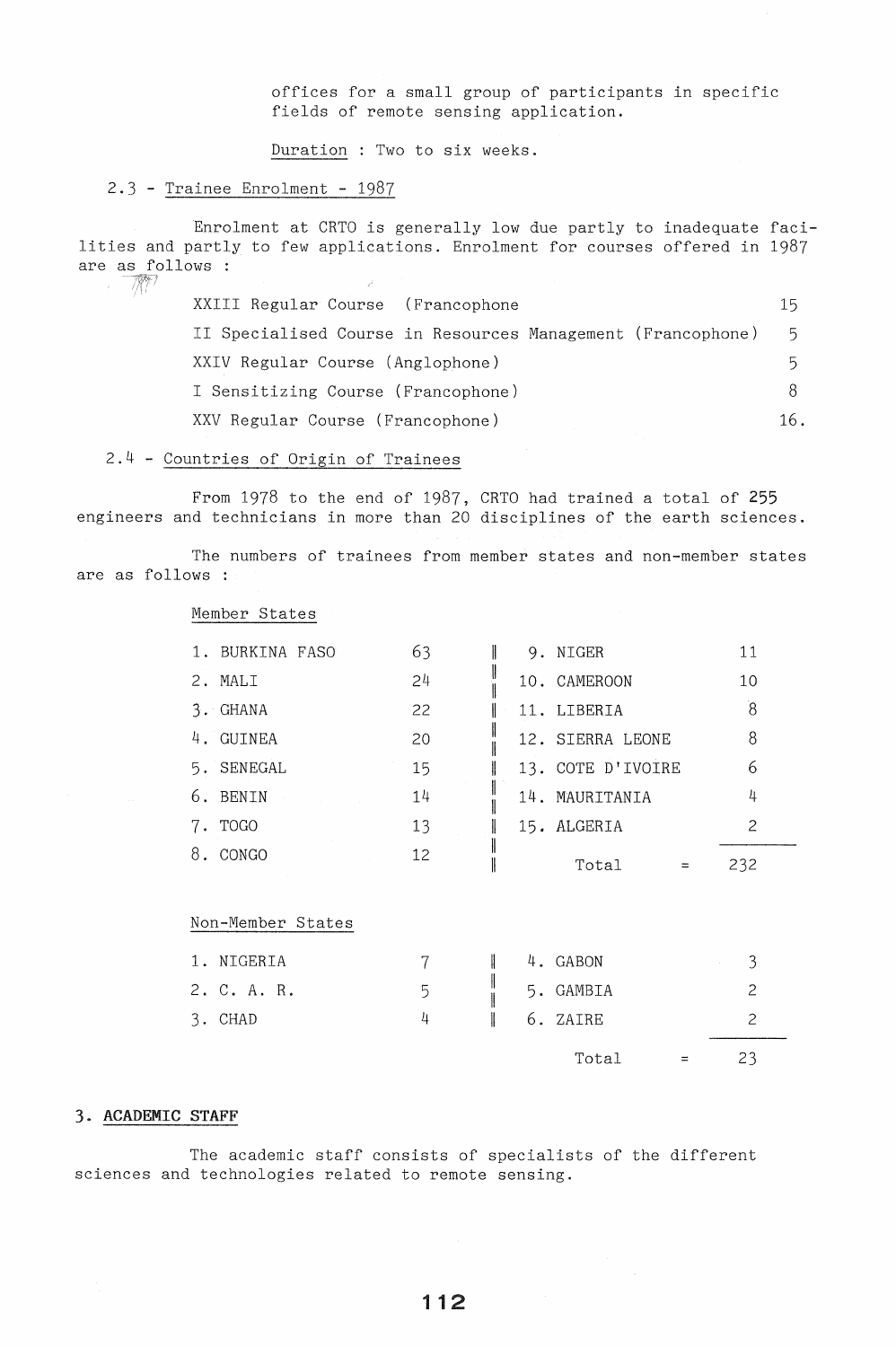Apart from the permanent staff, CRTO receives substantial support for its training programmes from international agencies which provide visiting professors/experts, scholarships for trainees and remote sensing equipment. The agencies which provided assistance to CRTO in 1987 are FAC (Fonds d'Aide et de Coopération), FAO (United Nations Food and Agricultural Organisation), FED (Fonds Européen de Développement), JOHN-PAUL II Foundation for the Sahel, UNDP (United Nations Development Programme), University of OUAGADOUGOU, UNSO (United Nations Sudano-Sahelien office) and USAID (United States Agency for International Development).

Without aid from the international organisations it will be difficult for CRTO to provide all the experts required for all the fields of application. Indeed it is not practicable for CRTO to employ experts in all these fields.

In 1987 a total of 38 professors/experts were involved in the training programmes. These can be grouped into three categories as follows

| - Permanent Staff of CRTO                         |    |
|---------------------------------------------------|----|
| - Staff seconded by Donors/International Agencies | 13 |
| - Part-time Staff from Ouagadougou                | 17 |
| Total<br>$\equiv$ 100 $\pm$                       |    |

## 4. EQUIPMENT

include : Equipment and facilities at the disposal of trainees at CRTO

- Colour Photographic Laboratory, equipped with the most modern facilities, such as 2 King Concepts Color Processor, Versamat 11 Film Processor, Durst Color Enlarger
- 16 mm Film Projector Model RT-l
- Buhl Overhead Projector
- Map-O-Graph 55 C-2
- Chromaline Diazo Printer
- Singer Caramate 3300 Slide Projector/Cassette Player
- Kodak Slide Projector Model B-2 AR
- Radiometer EXOTECH Inc. Model 100 AX
- NUMELEC Mini-Computer PERICOLOR 1000 with EMI 8800 Tape Reader and CANNON PJ/080 A Color Printer
- Zero Setting Planimeter
- Pantographs
- Mirror and Pocket stereoscopes with Parallax Bars
- Light Tables
- Special Drawing Instruments
- Field Trip Equipment
- Library
- Archives : aerial photographs, satellite images, maps, etc.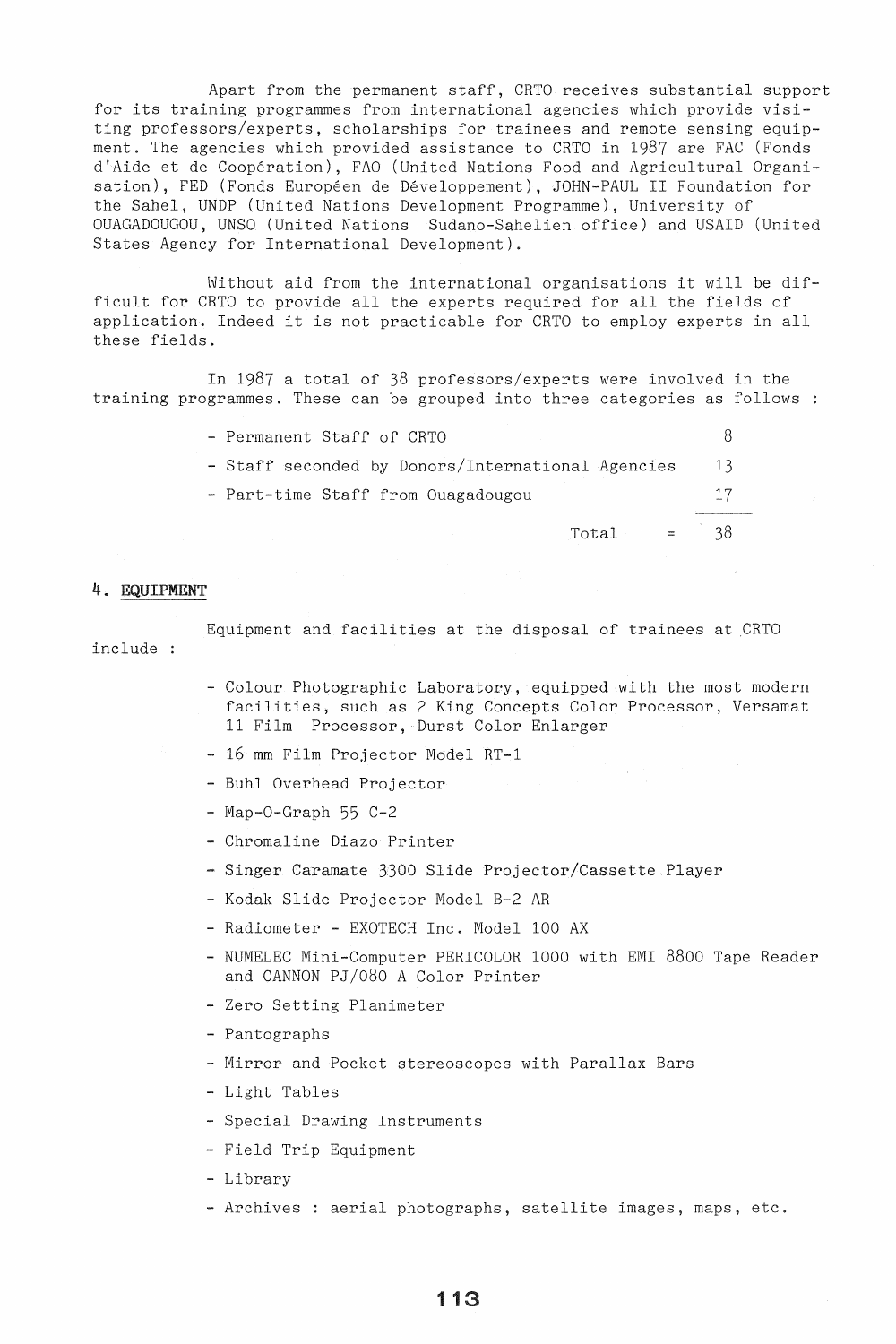## 5. PROBLEMS AND DIFFICULTIES

A few problems and difficulties hamper the smooth running of courses at CRTO. Among them are :

- 1. Equipment and Materials: The high cost of equipment and remote sensing data affects the running of the courses, especially since images have to be ordered from time to time. Besides, efforts to secure demonstration copies of images free of charge from the appropriate agents have been futile.
- 2. Books and Journals : There is lack of sufficient reference books and journals particularly in the French Language. As a result, trainees do not have access to recent research results for reference in their project assignments.
- 3. Late Commencement of Courses : Courses often start one to two weeks late because of late arrival of participants. This is due to the poor communication system in the sub-region, and to the late submission of application forms by directors of applicants.
- 4. Sponsorship of Trainees : Because of the high cost of training and the poor financial standing of the Centre, all applicants are advised to approach their governments or international agencies for sponsorship. Most of the time they are not successful and rely on CRTO to find scholarships for them. But the limited number of scholarships available through technical aid agreements imposes limitations on the intake of applicants
- 5. Unqualified Applicants: CRTO's policy is to give equal opportunity to all member states to benefit from its training programmes. Therefore, for every course, at least one scholarship is awarded to each member state which nominates the participant. Even though entry qualifications are always specified, there have been instances where unqualified applicants have been recommended for the courses.

## 6. FUTURE COURSES

The following courses are scheduled for 1988/1989 :

- October 1988 : The XXVlth Regular Course (9 months) in English and French
- October 1988 : The First Refresher Course (8 weeks) in French;
- April 1989 : The IVth Specialised Course in Crop Forecasting (12 weeks) in French;
- October 1989 : The XXVIIth Regular Course (9 months) in English and French
- October 1989 : The IInd Refresher Course (8 weeks) in English;
- One-week Seminars in member states.